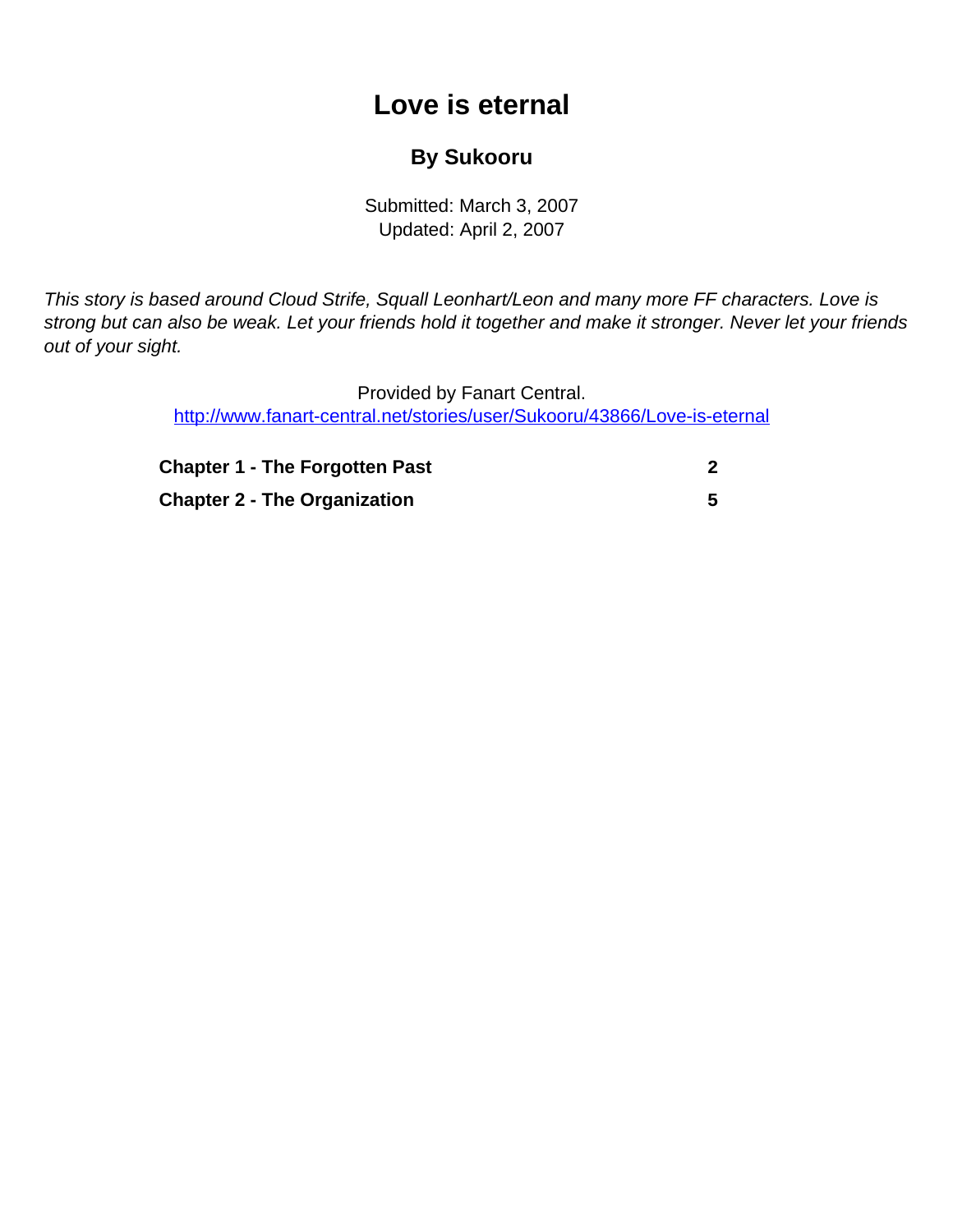## **1 - The Forgotten Past**

<span id="page-1-0"></span>The moon shone brightly between the glittering stars in the night sky. Its dim beams of light made the grassy plains in the distance barely visible. The wind was weak and struggled to blow the leaves off the dying trees. It was a calm night. The sounds of owls hooting echoed around the land before falling silent. Everything became so quiet. Not even the rustle of leaves was heard.

 Cloud Strife – a young boy of 22 – sat on top of a hill filled with wild flowers and gazed at the sky; day dreaming. Something was bothering him and he sighed deeply. Soon enough snow began to fall from the grey clouds above and the brightly lit moon only got dimmer and dimmer. The wind gradually picked up and managed to blow the dying trees towards the hard ground. Cloud stood up slowly and began to walk towards a small town not too far away; his legs aching from the time he has been sitting on the hill. As he got closer, the sound of people's voices rose.

"Its late..." Cloud thought. "Everyone should be sleeping by now." Upon Cloud's arrival in the town square, Leon - one of his friends – ran up and greeted Cloud; pulling him closer to the other town's people. Everyone was crowed around something small in the middle of the square. People were whispering to each other and pointing to the thing that lay on the ground. When Cloud was able to get a better look, he could see that the thing curled up on the ground was a white feathered Kyora. A very small wolf like creature with wings and the ability to heal other injured creatures including human beings. Without hesitation he pushed through the crowd and picked up the small animal; cradling it in his arms. The Kyora yawned for a few slight seconds before looking up at the person who was carrying him.

"I wonder what its doing here…" Leon asked himself.

 Cloud looked around for any sign of an owner or someone who might know who it belongs to but could find no one.

"Maybe it got lost or ran away from its owner." Cloud replied.

 Leon looked at the time on the clock tower. "Its' getting late. We better get some sleep. Maybe we can find its owner tomorrow morning. Someone around here must know where it came from."

 Cloud simply nodded and carried the little creature; following Leon back to Merlin's house. By this time, most of the town's people had returned to their homes; getting ready for bed. At the front gate of the town, a fairly large dragon-like creature with enormous feathered wings sat guarding the people from any sort of invasion. It was a dull grey with a blue chest and stomach and two large horns at the front of its head. It looked towards Cloud and Leon who were walking past to reach the oak door of Merlin's house before returning to its original position.

 Leon turned the golden handle of the oak door and pushed it slowly open. They could see Merlin – a kind, wise, old wizard – sitting at the round table situated in the center of the room reading one of his thick books. Cloud moved forward still carrying the little Kyora and cleared his throat.

"Merlin…?" He said softly.

There was no reply.

"Merlin..." Cloud said again.

There was still no reply.

"Third times the charm…" he thought. "MERLIN!"

 The wise old wizard jumped out of his shoes when he heard Cloud's voice, forcing his glasses to the end of his pointy nose. Leon snorted trying to hold back a laugh as Merlin pushed his glasses back into their rightly place.

"My, my…" he started. "There was no need to shout like that"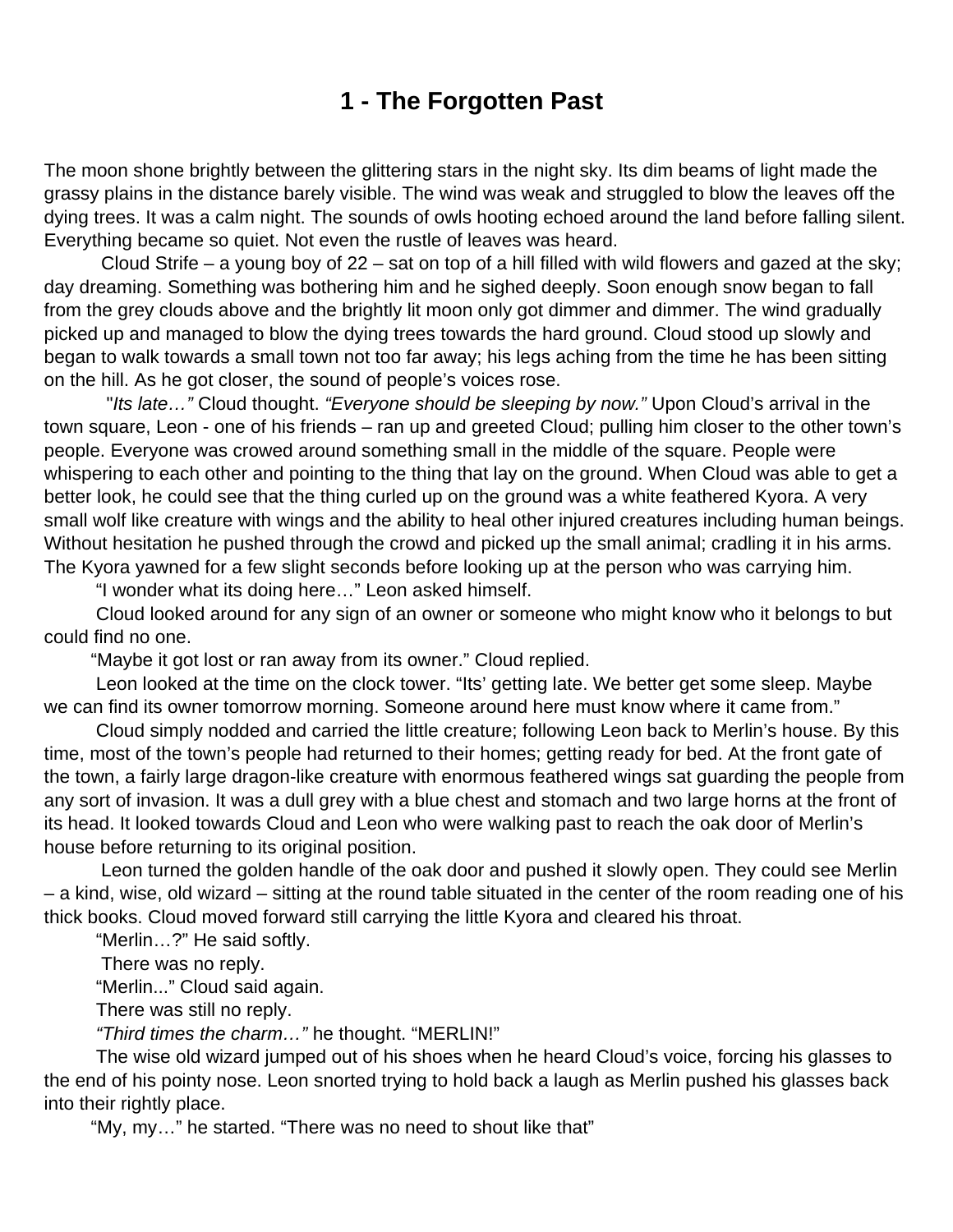Cloud rolled his eyes at the remark.

"What is that you have in your arms my dear fellow. A very peculiar creature"

 The little Kyora shuffled around in Cloud's arms before waking up and spreading its gorgeous feathered wings.

 "We think it's a Kyora. We found it in the middle of the town square curled up on the ground. I looked around for a sign of an owner or someone who might have known where it had come from but I found no one…" Cloud stroked the little creature before placing it on top of the wooden table. It sniffed around the clean plates and cutlery; wagging its fluffy tail high in the air. But, before Merlin could take a closer look, a young girl with a pink dress and long brown plated hair walked into the room. She tapped a finger on her watch and shook her head lightly.

"Alright…" Cloud started. "We're going to bed."

Leon burst out laughing. "Aerith, what are you now? Our mother!?"

 Cloud smacked himself in the head in embarrassment and headed towards his bedroom. It wasn't a very big bedroom. It had two single beds in each back corner and a small wooden table in between them. A few dirty clothes were piled on the floor next to one of the beds. Cloud shut the door before taking off his clothes leaving only his boxers on. He pulled back the quilts of one of the single beds and slid in; resting on his back. He began day dreaming about his past again and what he should have done differently. No one even knew about his past or where he came from even though several had asked. He just simply replies with 'the past is the past'. Soon after, Leon sneaked into the bedroom and jumped into his own single bed next to Cloud.

 "Cloud? Stop thinking about your past if your not gonna tell us what happened." Leon turned over looking towards him.

"Mm…"

"Come on Cloud… at least tell me. I don't know why you're hiding it from everyone"

 Cloud sat up and fell silent for a few mere minutes looking down at his blankets and fiddling with the sheet. Leon waited impatiently and was about to butt in before Cloud began to speak, "It was about four years ago… I had a little brother who was 12 years old at the time. My town was over-run by heartless and nobodies. We tried to fight them off but there were just too many. Then Sephiroth came into the picture… He…" Before Cloud could finish, tears began to roll down his cheeks. "He… stabbed my little brother in the heart and crushed it… I never saw him again…"

Leon froze at the thought. He didn't think Cloud's past was so terrible.

"I'm… sorry Cloud."

 Without any reply, Cloud picked up the pillow from behind him and cried into it; ignoring the fact that Leon was right beside him.

 "Hey… Cloud… its okay" Leon started. "Let's just forget about it for now and try and get some sleep"

Cloud nodded in agreement before drifting off. Soon enough both were fast asleep.

The next morning came sooner than anyone thought. The sun rose over the distant hills bringing light to the little town. Leon blinked a couple of times before slowly opening his eyes and looking out the window. Dozens of the town's people were running madly towards the center square screaming 'Boy! Boy!" Without hesitation, Leon jumped out of bed and quickly put on his clothes.

 "Where the hell are my shoes!" Leon thought, running manically around the bedroom. When he finally managed to find his shoes, Cloud sat up and rubbed his eyes.

"Why are you up so early…?" he asked, yawning.

"Look outside! I think there is something big happening in the town square!"

Before Leon gave Cloud a chance to reply, he ran out the front door after the crowd of people.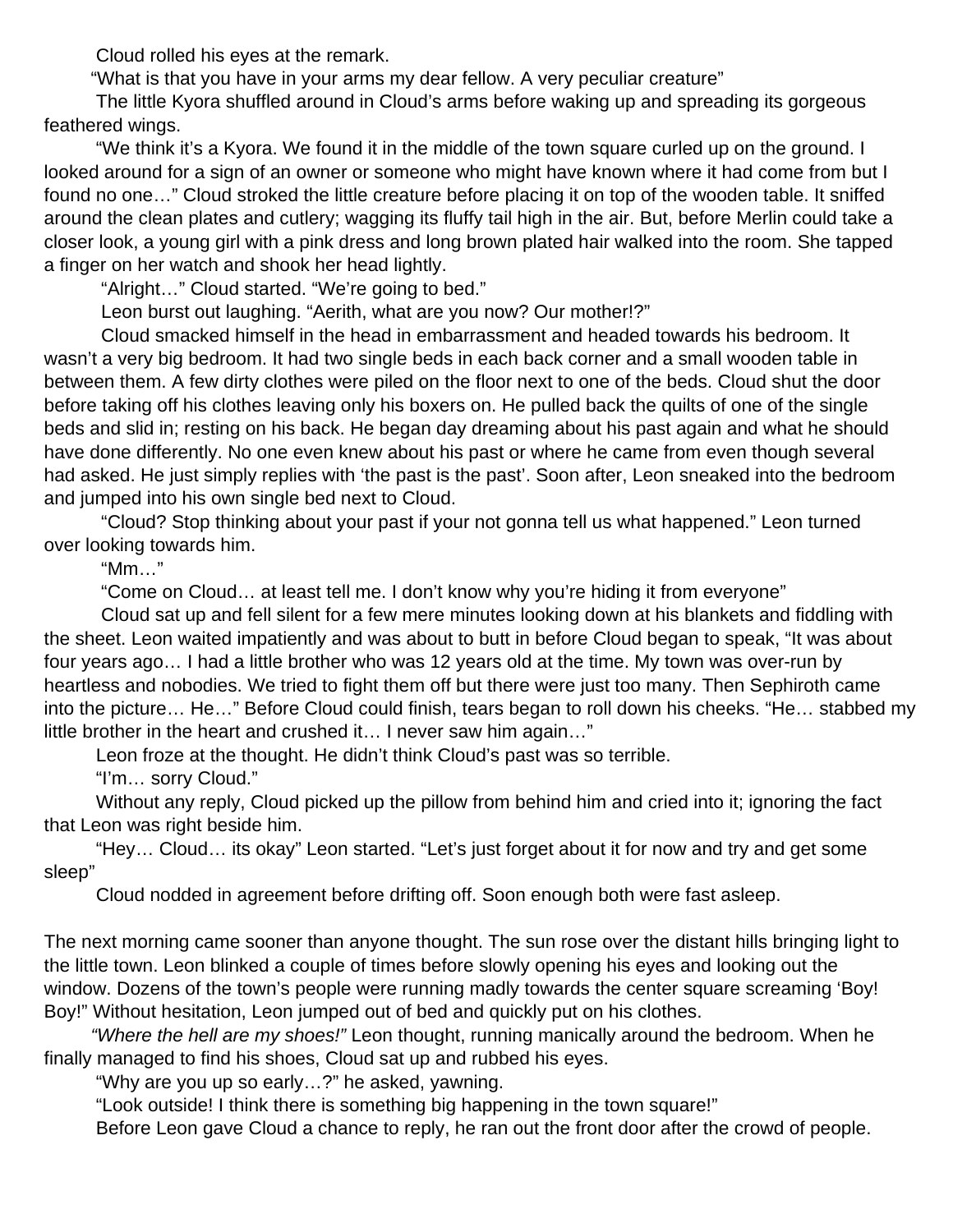Everyone was crowding around something on the ground and looking at each other in confusion. Many whispered to each other and gave unusual expressions. What was it? Was it another Kyora? Leon pushed through the people until he caught sight of the thing, more like someone sitting in the center of the square. A fairly young boy with blonde spiky hair sat curled up in the middle. He cautiously looked around at the town's people then Leon who moved closer towards him. "What's your name?"

The boy replied, "I don't know… I don't even know where I am."

"Do your parents know you're here?"

 "I don't have any parents…" The young boy looked down at the ground and let a tear roll down his cheek and fall onto the hard earth. Leon didn't know what to do. There had never been a stray boy wonder into the town before. Before long, Cloud ran down to where Leon was and followed the eyes of everyone else. He froze as he saw that the little boy was wearing the same earring he had given his little brother before he died. Could it be? Could it be that this little boy is Cloud's brother?

"Something wrong?" Leon asked; looking at Cloud's horrified eyes.

"You look familiar." The young boy said.

Cloud said nothing but collapsed to the ground and began to hyperventilate.

"Cloud!" Leon gasped.

 There was no response. Cloud fell forward into a state of unconsciousness and left everyone stunned and confused. Leon grabbed a few other towns' people to help carry him back to his bedroom. The young boy followed after them and noticed the same earring he was wearing on Cloud's left ear.

"... Do I know him?" The little boy thought.

 Leon looked down at Cloud as he was carrying him and whispered, "Tell me whats' wrong Cloud…What happened…"

**Hope you all enjoyed that... I was REALLy tired when I wrote this so it might not be my best work but I think it came out quite good X3**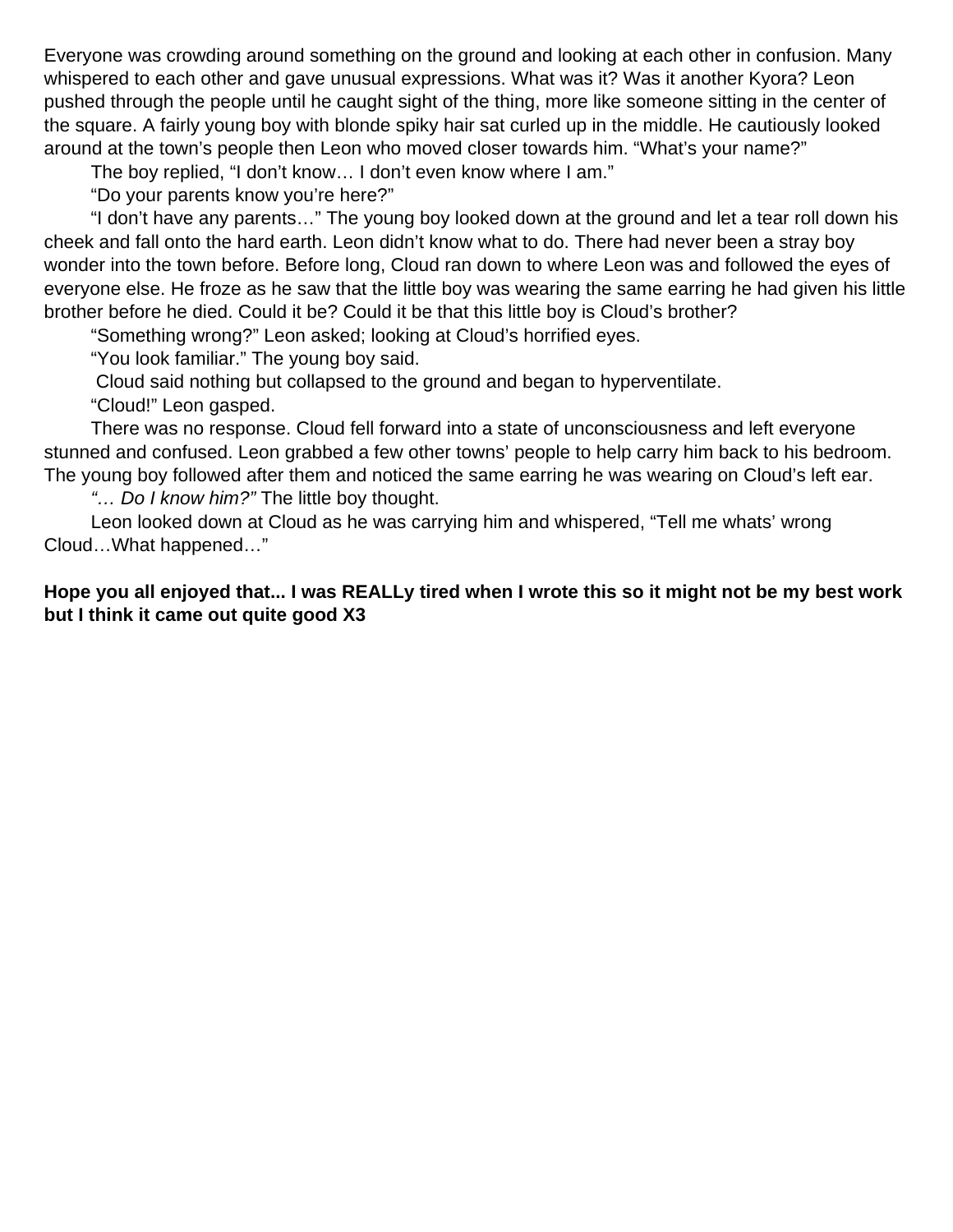## **2 - The Organization**

<span id="page-4-0"></span>Leon laid Cloud's fragile body onto one of the single beds in their room and sat opposite him; waiting to see if there was any response. A few mere minutes went by before he sighed deeply seeing nothing had changed. A few towns' people including, Aerith and Merlin gathered around his bed pondering to themselves and whispering questions to each other; their expressions confused and worried. A few glared at the young boy who didn't take his eyes off Cloud, even for a second. He kept glancing at his earring trying to remember where he had seen it before. Soon enough, silence fell upon the room. No one said a word. The only sound heard was the sound of people's steady breathing. A few looked at each other but said nothing. Leon put his head down and closed his eyes thinking deeply. His breathing became slower. His heart beat steady. His whole body relaxed. But then, something just had to break the silence.

"Cloudy?"

 Leon shot up and looked at the young boy who was leaning over Cloud's face. He nudged his shoulder hoping he would wake up but there was no reply.

 "How do you know his name?" Leon moved closer to the young boy and examined him from top to bottom.

"I don't know…" he replied simply, nudging Cloud again. "The name just came to me."

 "Hey you have the same earring as Cloud!" Leon stuck out his finger pointing to the wolf like symbol hooked onto the young boys' ear.

"I know. Do you know why that is?"

"No…" Leon replied shaking his head lightly.

 Before any of them could say another word,Cloud moaned; raising a hand to his head. He flicked open his eyes and looked around the room before stopping at the young boy.

"I know you…" he said; rubbing his head.

 The young boy looked confused but watched as a single tear drop slid down the side of Clouds cheek and made a small stain on the pillow below.

"Where did you get that earring from?" Cloud sat up slowly waiting for a reply.

 The young boy felt for the earring. "I don't know. I think someone gave it to me…but I don't remember."

 Cloud said nothing but looked away as a few more tears made their way down Cloud's face. Leon opened his mouth but no words came out. He stepped back unable to say anything in comfort.

"I'm sorry" Cloud finally said.

 Leon looked confused and so did the other towns' people, but the young boy seemed to know exactly what Cloud meant.

"No, Cloud." He replied. "It wasn't your fault."

"You remember?" Cloud stood up with his eyes wide open desperately waiting for a reply.

 "I'm not too sure, but some things are coming back to me. I remember I was only young. There was a battle and you were there. Then I remember seeing blood and that's it."

 Cloud grabbed the young boy and hugged him tightly. This time tears streamed down his eyes but he didn't care. He was just happy that his brother was alive.

 "I'm sorry! I should have saved you when I had the chance but instead I just stood there helplessly lost in the thought you were going to die! I'm sorry I couldn't have been a better brother."

The young boy didn't know what to say. Instead he just nodded and tried to push himself away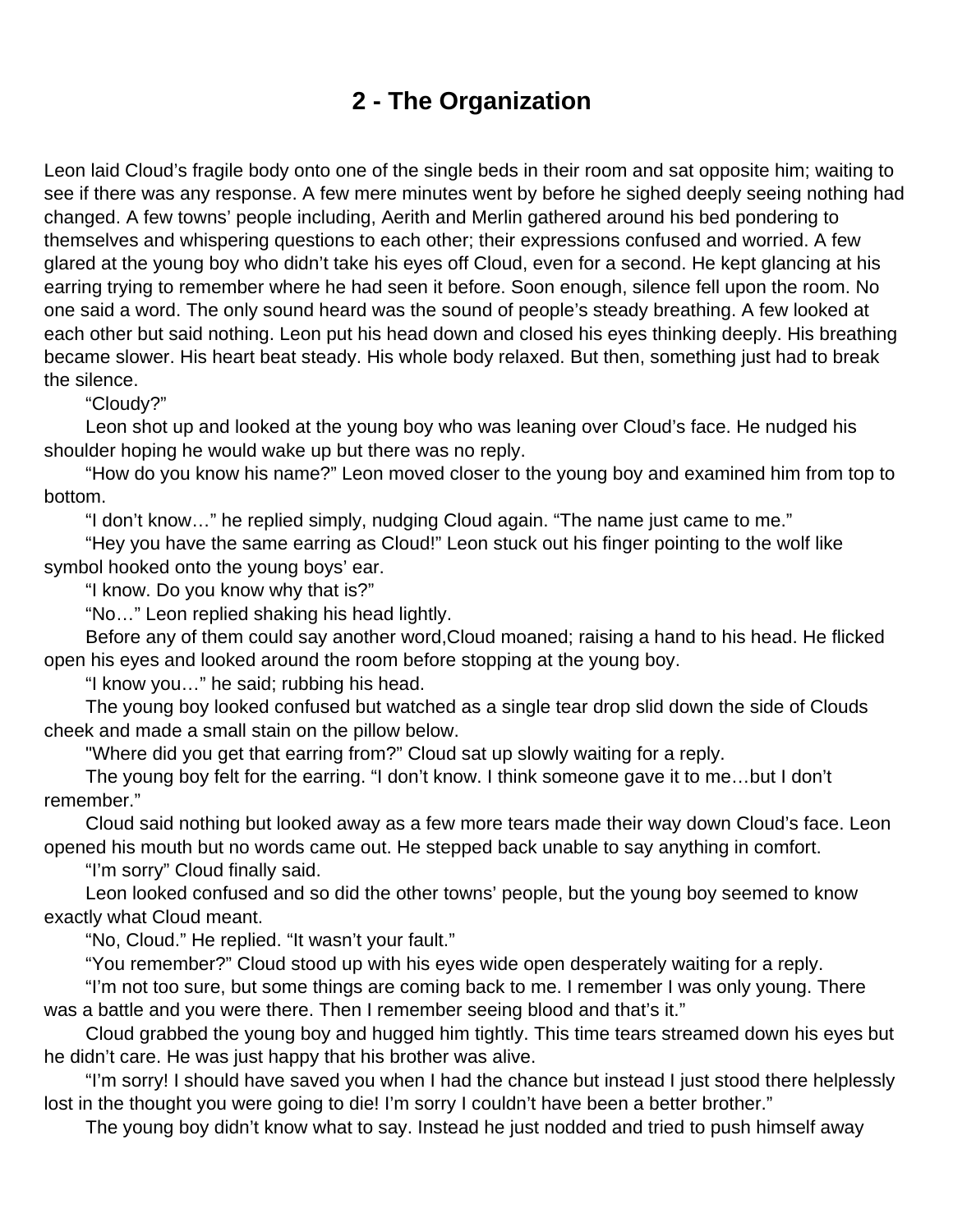from the tight grip Cloud had against him. The towns' people stared in shock.

"I didn't know Cloud had a brother" one of them said to another.

 Commotion immediately built up. People ran out onto the streets screaming and telling shop keepers the wonderful news. Leon ran out of Merlin's house and headed towards the market place; his feet barely touching the ground as he darted along the stone path.

"Kitty!" he screamed almost tripping over a pebble. "KITTY!"

 A young girl with long brown hair turned around from what she was doing and looked for the person who had called her name. She caught site of Leon and headed towards him.

"What is it?" She asked, finally meeting up with him.

Leon panted long and hard before he replied. "Cloud… a…. brother… has…"

"Cloud has a brother? Oh! Where!?"

 Leon smacked his head; exhausted after running from Merlin's house to the market place. He took a few deep breaths and pointed to a narrow road at the far end of the market.After regaining himself, he took Kitty to where Cloud and his younger brother were. It was a fair way if you walked but Leon had no choice.

 Town's people still ran around in a panic as Leon and Kitty pushed through a small crowd in front of Merlin's house, shocked about the recent news they just heard. Kitty fumbled on her way through the crowd and tripped; landing hard on the ground. She whimpered as she sat up slowly watching a dribble of blood run down her right leg from a small cut. It was small but deep. She looked up and tried to cry out for Leon, but her small voice wasn't heard. Leon eventually looked back wondering where his sister had gone and could see her helplessly curled up on the ground. He took a few tissues from his pocket and headed over to where she lay.

"Are you alright?"

 Kitty nodded without saying anything, but winced when her older brother dabbed the deep wound with a tissue trying to clear away the blood.

 "Its gonna sting a little. Let's get inside Merlin's house. I'm sure there's some antiseptic and other first aid crap in there."

 Kitty laughed and took her brothers hand. They pushed past a few people before they heard, "JAMIE NO!!"

 A large wolf like creature pushed back the crowd and stood proudly in front of Cloud; guarding him. Its fur was a glistening silver with a small dull grey patch in the center of its back and the tips of its ears. A spectacular sight indeed, though Cloud didn't seem all thrilled about it. His face went a shocking grey as he started to shake uncontrollably.

 The wolf seemed to be focused on an empty space in the middle of the small street. It did not move or even blink. A slight wind blew its fur gently out of place and the whole town went quiet; just watching the lone wolf stand perfectly still.Half an hour went by; a few people went back to their homes, others sat down waiting to see if anything happened. Luckily something DID happen. A small black hole appeared in the empty space and gradually grew bigger. The wolf began to growl.

"What the hell is that thing?" Leon stepped back pulling Kitty along with him.

 "Organization XIII…."Kitty said under her breath… She pulled herself away from Leon and collapsed on the ground. Her breathing grew heavier and she began to glow a pale white. Not even seconds later, she began to transform into a magnificent dragon with giant grey wings. The top of her head was covered by a metal plate of amour with the nobody sign in the middle. Leon gasped and fell backwards in shock. Kitty turned her head and looked into the black hole. She snorted as a tall figure wearing black emerged. He brushed back his red spiked hair from his face and snickered.

 "Kitix, Jamix, the organization is waiting for you." He said looking back and forth between Kitty and the wolf.